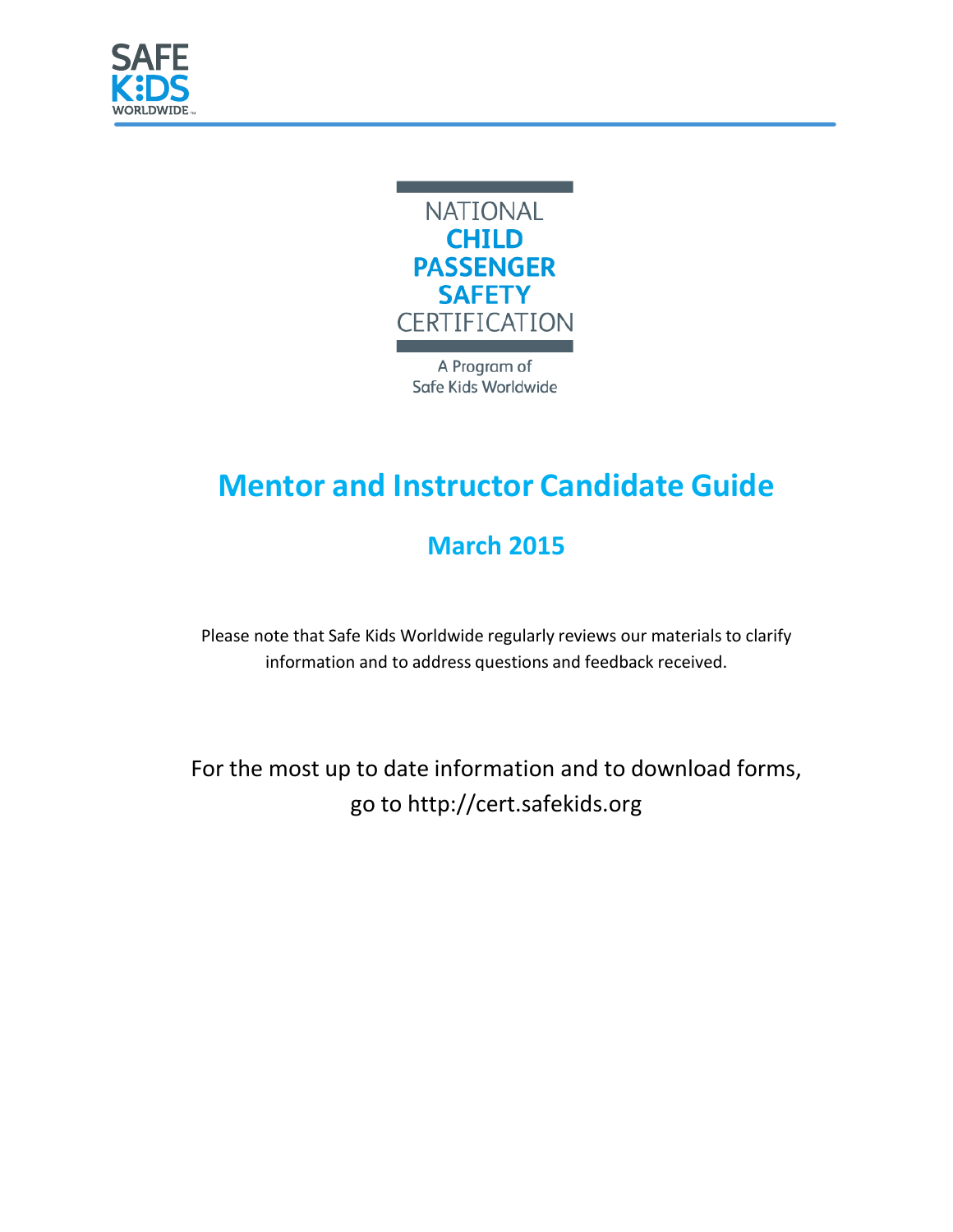## **Instructor Mentor and Instructor Candidate Guide**

This guide outlines the Mentor and Instructor Candidate relationship, what is requested of you as the Mentor or Candidate. You will find hints, tips, and practical examples; you can use to get started.

Keep in mind that any decisions related to the course should always consider the quality of experience for the class, the instructor team, and Instructor Candidate. When the teaching team meets their responsibilities and creates a positive learning environment for the class, Instructor Candidates are likely to mirror that learning experience, which maintains the high standards for quality teaching and increases the value of the standardized curriculum.

#### **To the Instructor Mentor:**

Welcome to the Safe Kids Mentor and Instructor Candidate Guide. Safe Kids thanks you for your willingness to guide and assist an Instructor Candidate in their professional development. A firm commitment and a willingness to invest your time and energy into the process are the most important components for a successful mentoring relationship. A Mentor volunteers time and experience as a way to help the IC grow and develop. It takes time, patience, and leadership to bring out the best in others, including an Instructor Candidate.

#### **To the Instructor Candidate:**

Welcome to the Safe Kids Mentor and Instructor Candidate Guide. Safe Kids thanks you for making a commitment to successfully completing the Instructor Candidate process and to becoming an Instructor. It is as important for you to invest your time and energy into the process as it is for your Mentor. To have a successful instructor candidacy, and to have a strong IC-IM relationship, you will need solid technical and communication skills, and self-motivation.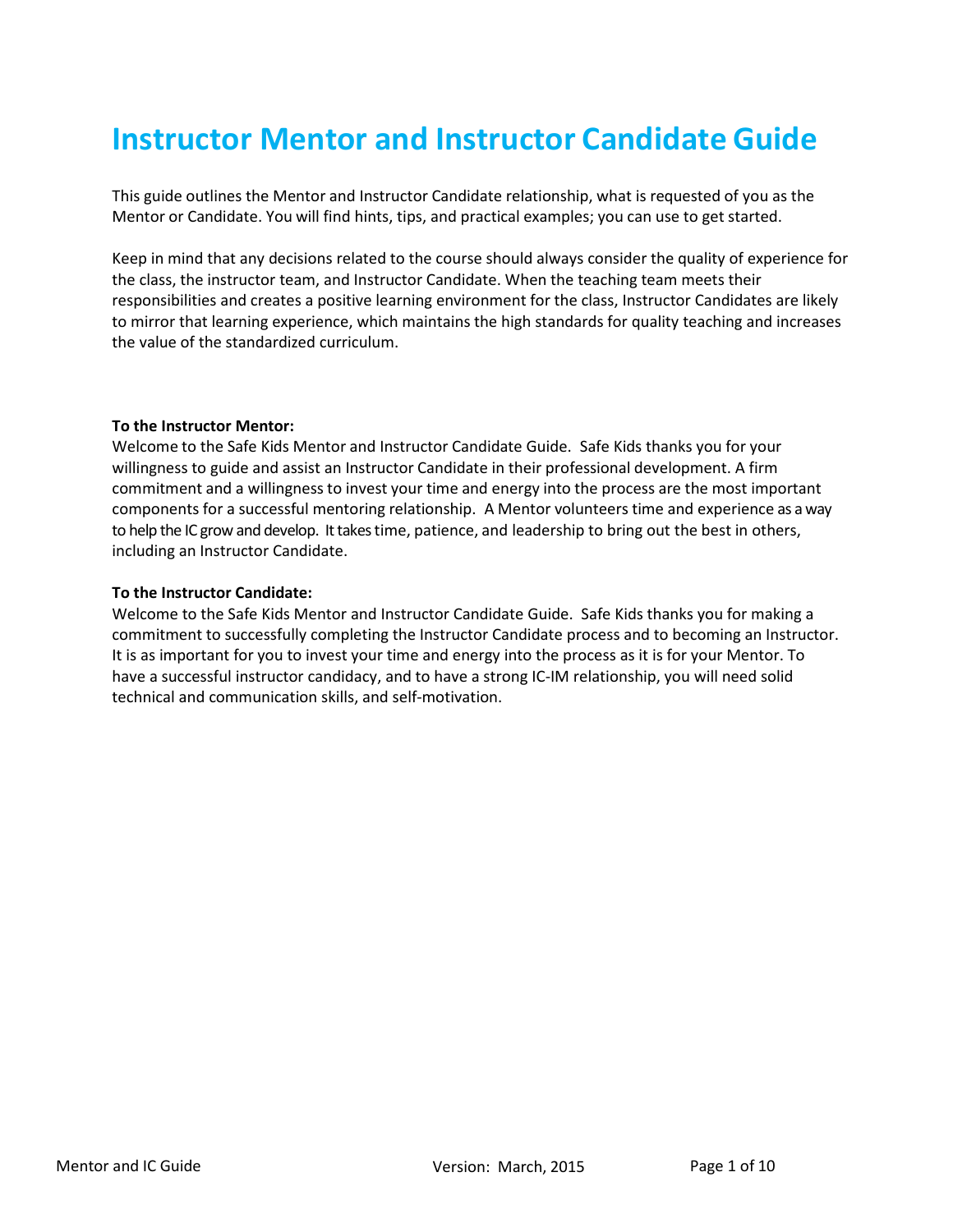## **Guide Contents**

|                                                                                                                                                                    | З |
|--------------------------------------------------------------------------------------------------------------------------------------------------------------------|---|
| Role and Responsibilities<br><b>Supporting Your Candidate</b><br>Being a Strong Mentor<br><b>Providing Feedback</b><br><b>General Tips for Effective Mentoring</b> |   |
| Role and Responsibilities<br><b>Supporting Your Technician Candidates</b><br>Preparing for Your Candidacy<br>Confirming IC class                                   |   |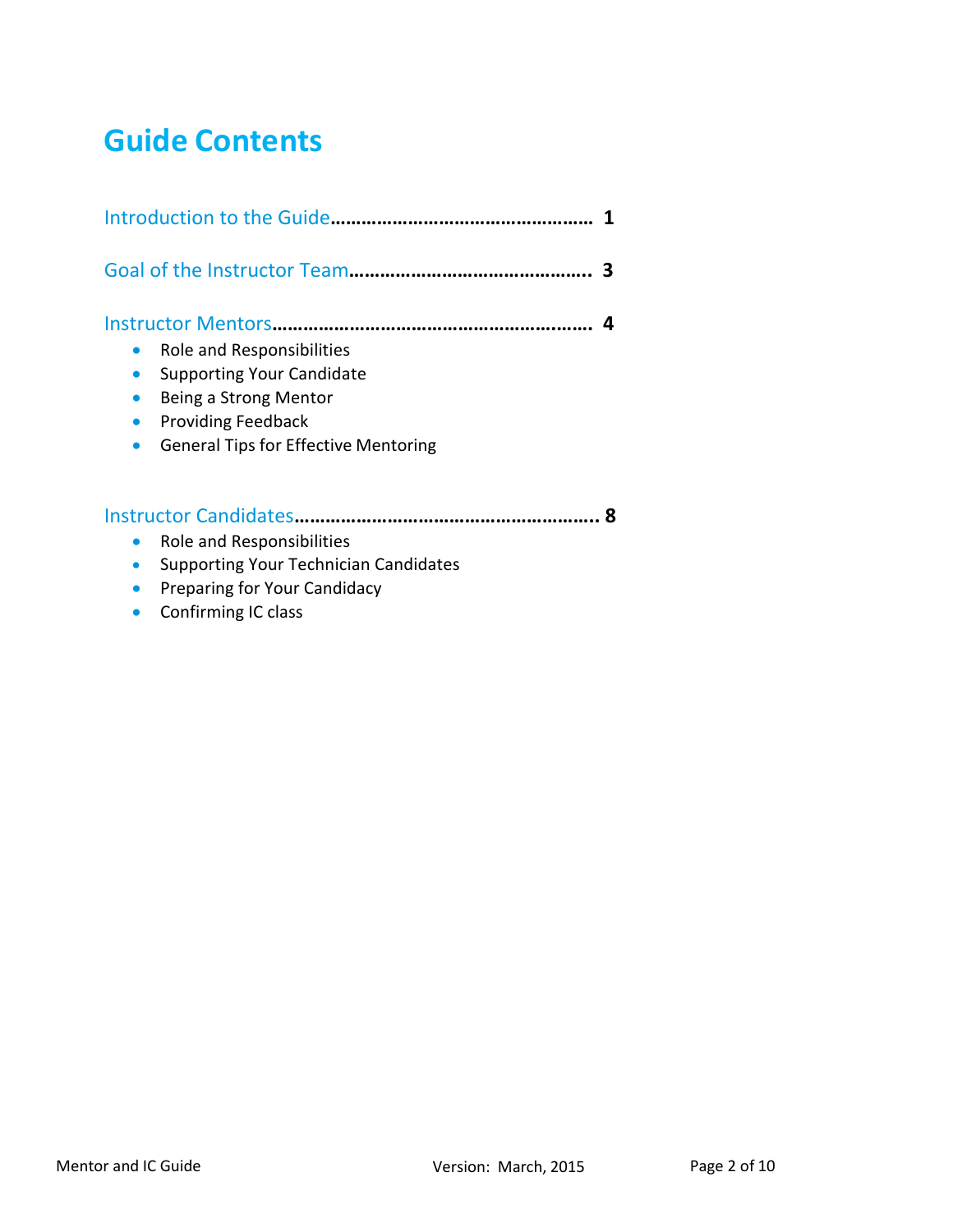## **Introduction to the Guide**



Success revolves around creating a positive learning experience for Technician Candidates. The Instructor Candidate (IC) is an integral part of the instructor team and, if well-prepared and mentored, should not be considered a novice. The well-prepared Instructor Candidate will fit seamlessly into the instructor team.

The goal for each instructor team should be to prepare Technician Candidates to become strong CPS Technicians. While the Lead Instructor has primary responsibility for all aspects of the course, every team member (Instructors, course assistants/Technicians, Instructor Mentor and IC) impacts the outcome. A strong team communicates effectively and adapts to changing situations (such as weather, changing logistics or classroom issues) to provide the best experience possible for the Technician Candidates.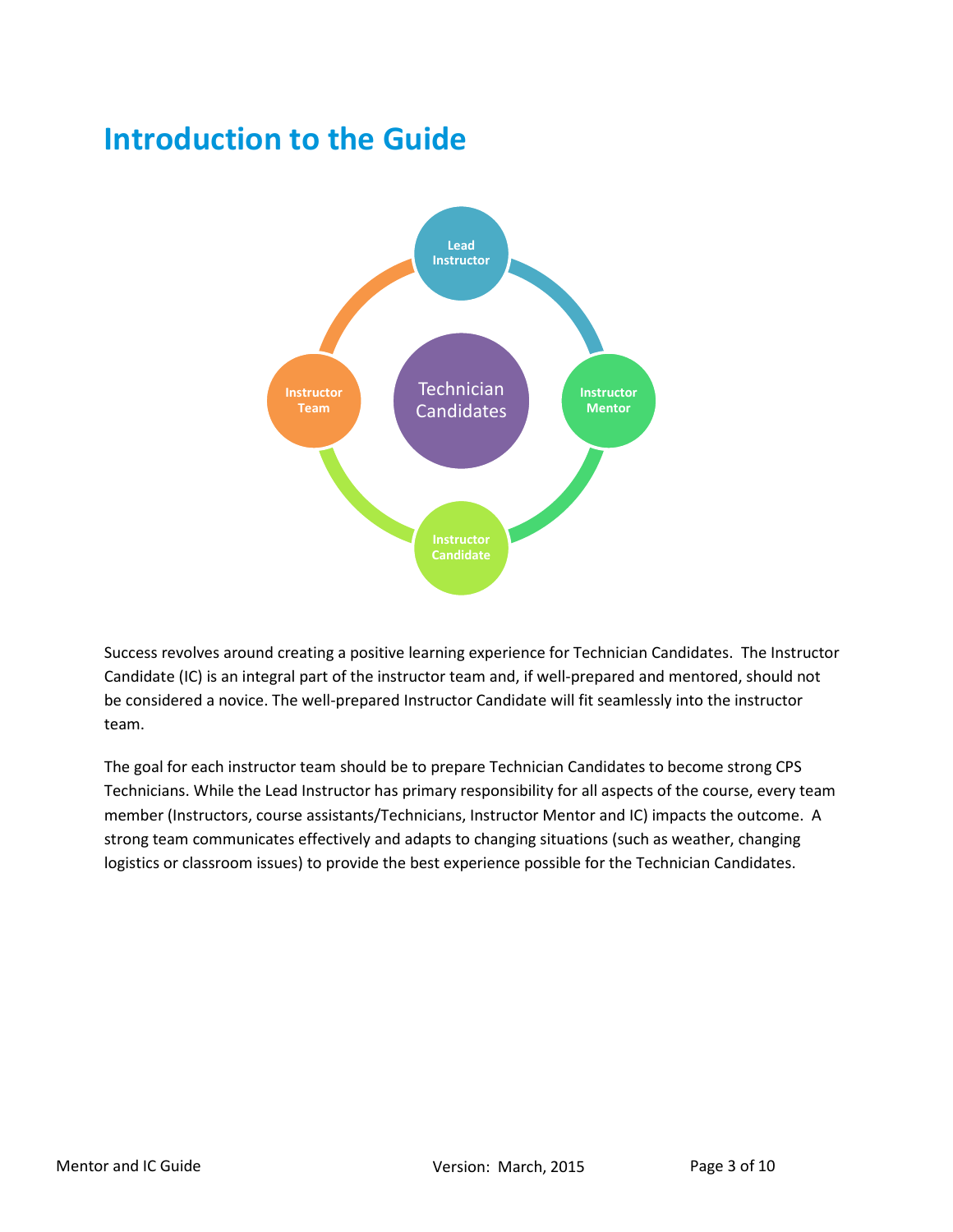## **Instructor Mentors**

### Role and Responsibilities

- Share knowledge and experience and assist in the development of another professional
- Enhance your own communication and leadership skills
- Give back to the profession
- Enable another professional to reach their goals

### Supporting Your Instructor Candidate

- Provide clear expectations at the beginning of the working relationship
- Provide candid, constructive feedback
- Maintain confidentiality
- Be accessible
- Listen actively to the Candidate
- Promote responsible decision making; thinking through the problem before arriving at a decision
- Maintain a professional relationship
- Act as a role model
- Share knowledge and experience
- Discuss appropriate ways to communicate with technician candidates and instructors

### Being a Strong Mentor

- Mentoring is a key part of helping others to develop as a professional.
- Don't agree to mentor someone with whom you have a close working relationship. This can hamper objectivity and limit the Candidate's growth.
- Help your Candidate develop technical and communication skills so they will be prepared for the responsibilities of being a member of a teaching team.
- Commit to your role as an Instructor Mentor, but be clear as to your role. Your role is to be the Mentor; your Candidate has to fulfill his or her obligations too.
- Work side by side and then have the ability to let the individual go it alone.
- Identify weaknesses and lead the person in the right direction without taking over the task.

**Note**: Safe Kids [\(Policies and Procedures\)](http://cert.safekids.org/policy-and-procedure-manual) encourages two Instructor Mentors, if possible, although only one Mentor is required. In this best practice scenario, one Instructor Mentor would be designated as the primary Instructor Mentor on the course roster but both Instructor Mentors would provide mentoring and feedback, and both would complete the evaluation together. The evaluation may be found at [http://cert.safekids.org](http://cert.safekids.org/) under **Resources-FAQ**s, then **Forms** and **Becoming an Instructor or Technician Proxy**.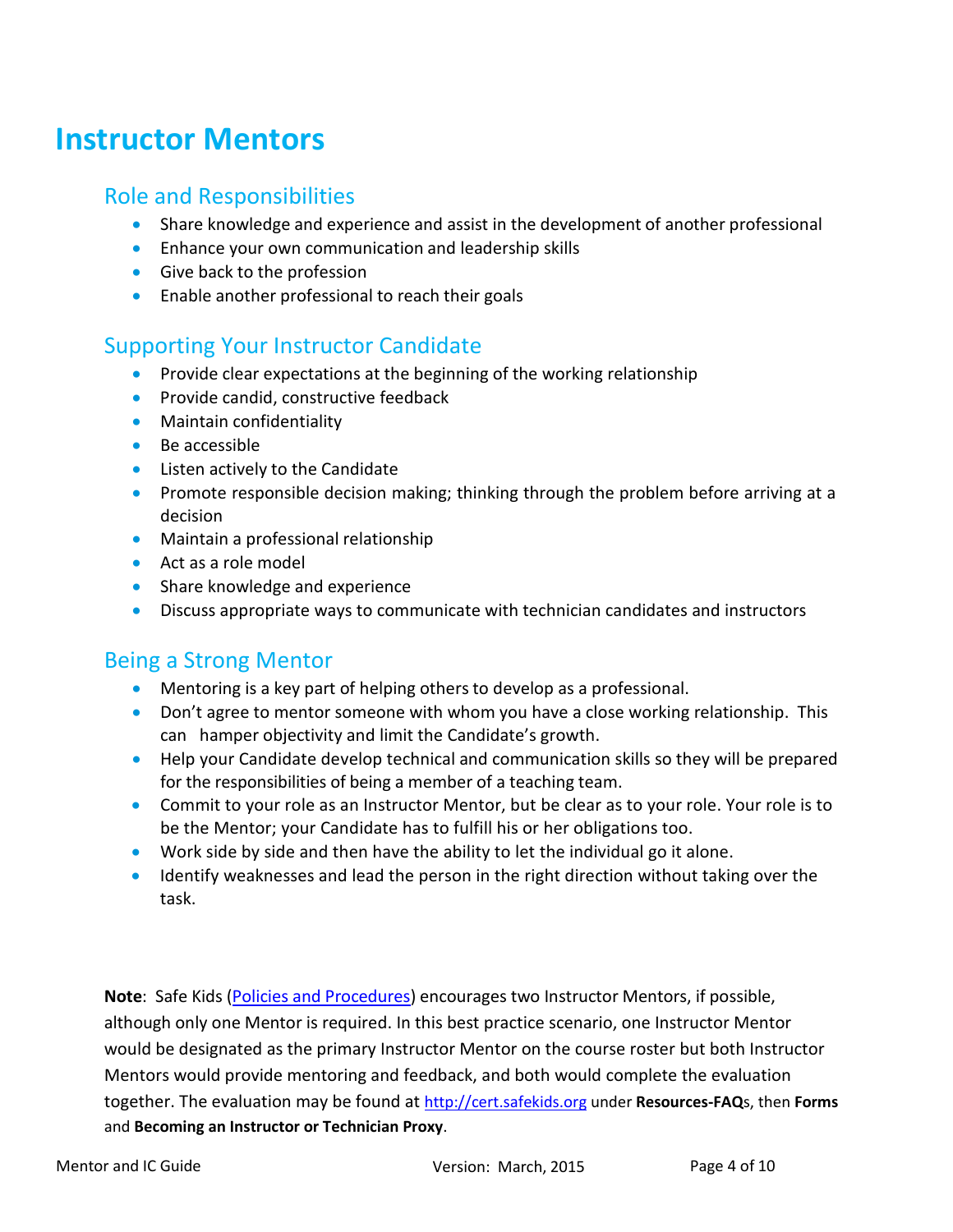### Providing Feedback

### **Before the IC's certification course:**

- Meet with your IC on several occasions to help her become more comfortable with the curriculum. Some Mentors find it helpful to follow this sample schedule:
	- Prep Meeting #1
		- **Review entire curriculum and technician guide**
		- **Agree on ground rules for process** 
			- Consider asking IC for his or her own feedback before offering your comments. IM Sample Questions: How do you think you did? What did you think you did well? What do you think you need to work on? You can add any additional constructive feedback or comments needed, but may find that the prepared IC will already know how he did.
			- Use the ground rules during all practice activities so they become a habit.
		- **Look at all modules and hands-on activities assigned to the IC** 
			- Review time limit for each activity; encourage IC to meet time limit while preparing
			- Set next meeting date/time, and ask IC to prepare questions about the assigned modules and hands-on activities
		- Prep Meeting #2
			- Review ICs questions and all assigned modules and hands-on activities
			- Discuss various ways to prepare lecture notes
			- Set next meeting date/time; ask IC to come prepared to practice teach at least two of modules using their own lecture notes
		- Prep Meeting #3:
			- IC to practice teaching at least two modules using lecture notes, the actual Power Point Presentation, and a projector, if possible. The IM listens and observes the practice lecture, holding comments until Module is completed. Note duration of each module, and whether IC was over/under the assigned time.
			- Follow agreed upon ground rules when offering feedback.
			- Answer any questions IC has about material covered in the modules; clarify any areas that were not explained clearly.
			- Set next meeting date/time; ask IC to come prepared to practice teach all assigned modules and to use teaching tools while teaching each module.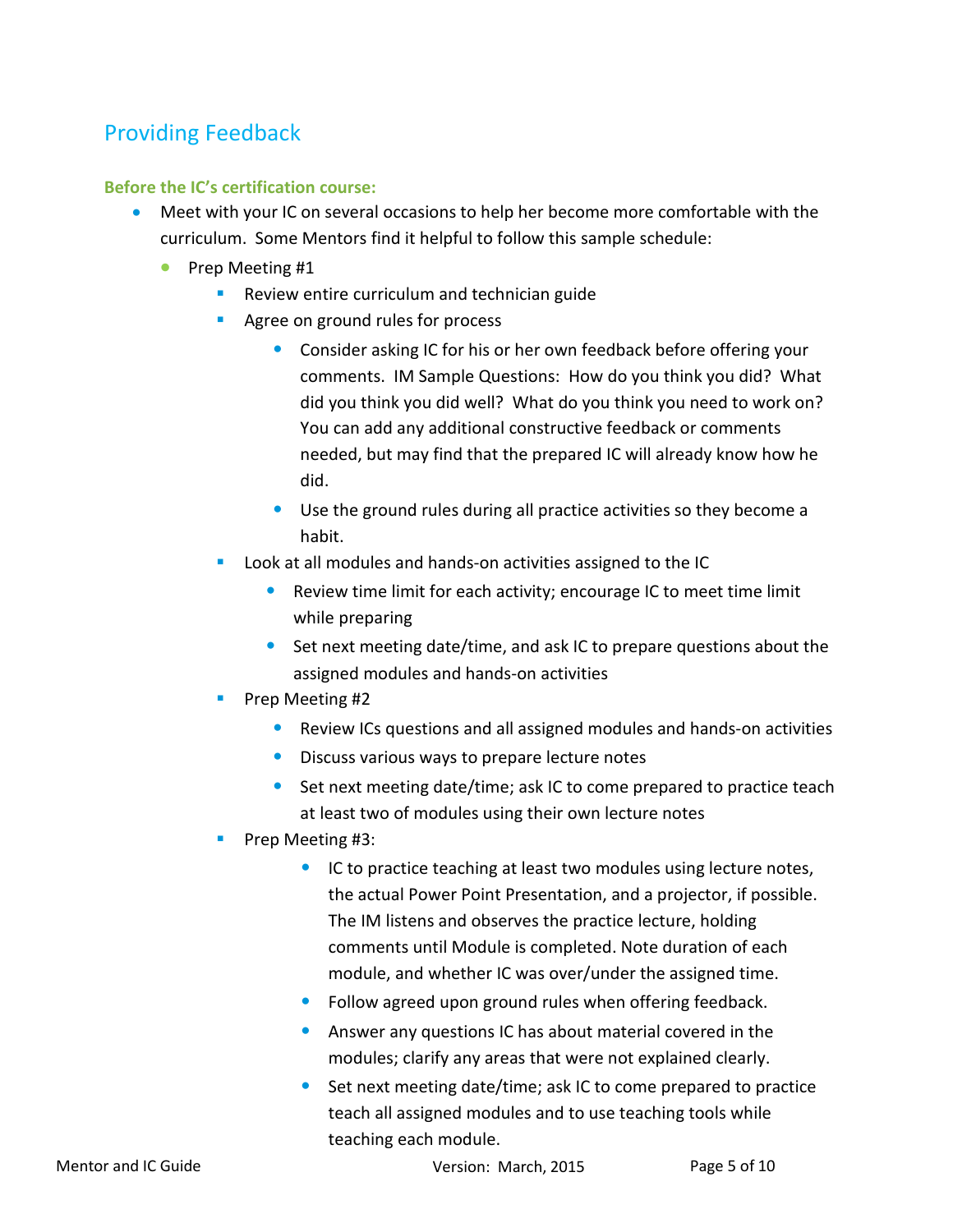#### **During the certification course**

- Meet with the IC immediately after each assigned module or hands-on activity is completed to receive and provide feedback. This should only take a few minutes; it is helpful to do this while it's fresh on both the IC's and IM's mind.
- Utilize the daily evaluation form and include feedback from other members of the teaching team, when applicable.
	- Evaluation: [http://cert.safekids.org](http://cert.safekids.org/) under **Resources-FAQ**s, then **Forms** and **Becoming an Instructor or Technician Proxy**.
- Utilize the documentation worksheets to make signing off on practical experience easier. Find them at [http://cert.safekids.org](http://cert.safekids.org/) under Resources-FAQs, then Forms and Becoming an Instructor or Technician Proxy.
- Provide constructive feedback, encouragement, and support to your Candidate, as well as candid guidance on ways to improve.

### General Tips for Effective Mentoring

#### **Put in the time**

- If possible, several brief contacts can often be more beneficial than one long, intensive appointment.
- Once you have established rapport with your Candidate, set up regular meetings. This structure can help the mentoring relationship succeed even if meetings eventually become informal.

#### **Offer guidance**

- Give specific and concrete guidance when appropriate.
- The goal is for the Candidate to create the outcomes. Handled well, guidance and direction can be your most appropriate and valuable response.

#### **Don't provide the answers!**

One of the most important goals of a Mentor is to **help Candidates develop independent thinking skills**. This requires a balance of coaching the Candidate to discover their insights and giving guidance when you think it is most needed. Only after the Candidate does preliminary thinking and problem solving on their own, ask questions such as 'What is important here?' This will guide them to the most appropriate answer or course of action, instead of handing it to them.

#### **Put yourself in the Candidate's shoes**

Don't assume the Candidate will have all the answers. Candidates may go through a range of emotions from feeling doubtful to feeling confident with their abilities.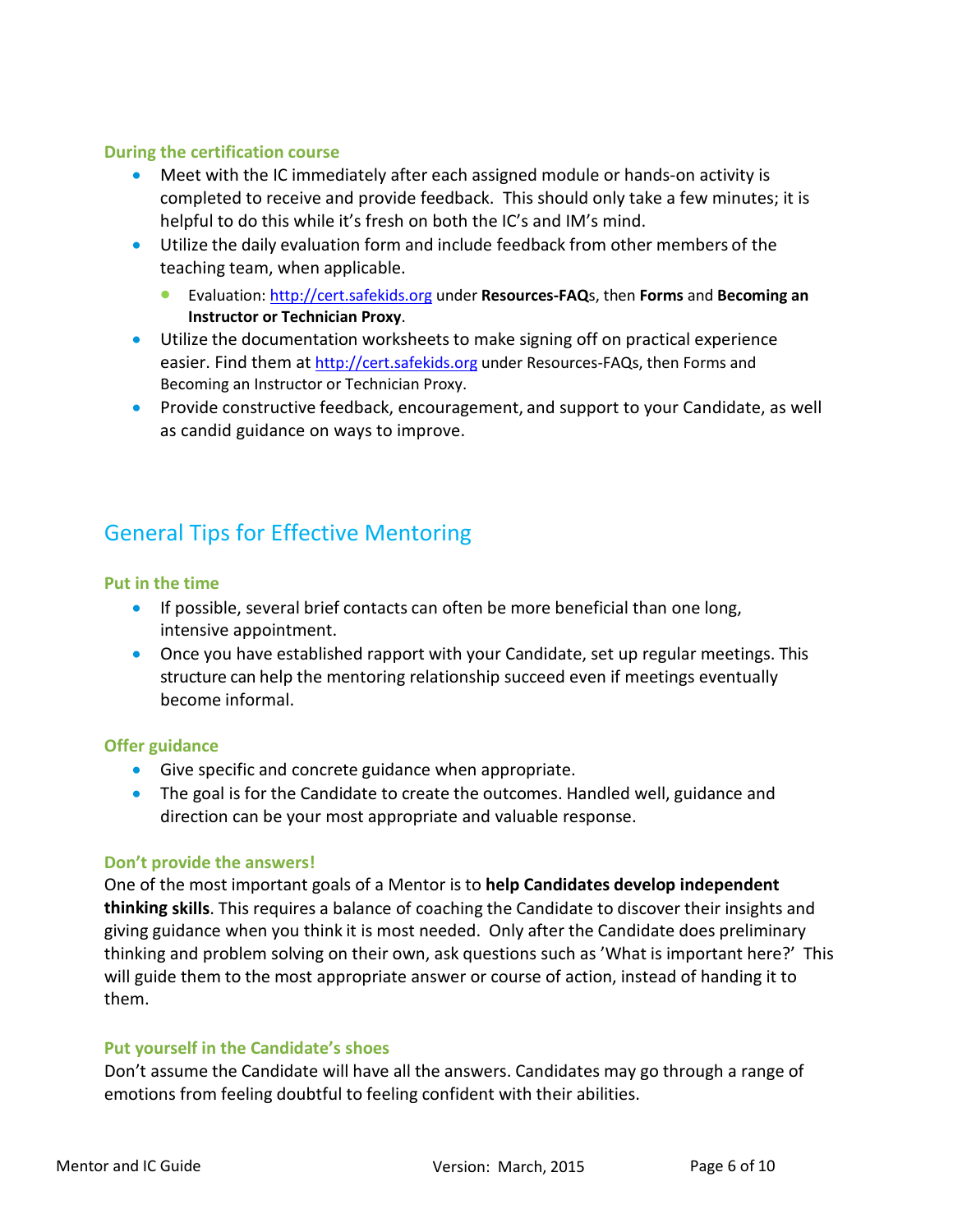#### **Listen to your Candidate**

An effective Mentor provides the relationship that the Candidate is seeking. Candidates may be seeking anything from a listening ear to specific guidance or feedback.

#### **The continuing relationship**

The mentoring relationship between the mentor and candidate may continue long past the completion of a successful course. The relationship may evolve in to a learning partnership by providing mutual feedback and creating learning opportunities where each can learn from one another's successes and mistakes.

This mutual relationship of professional growth is rewarding to individuals as well as advancing the field of child passenger safety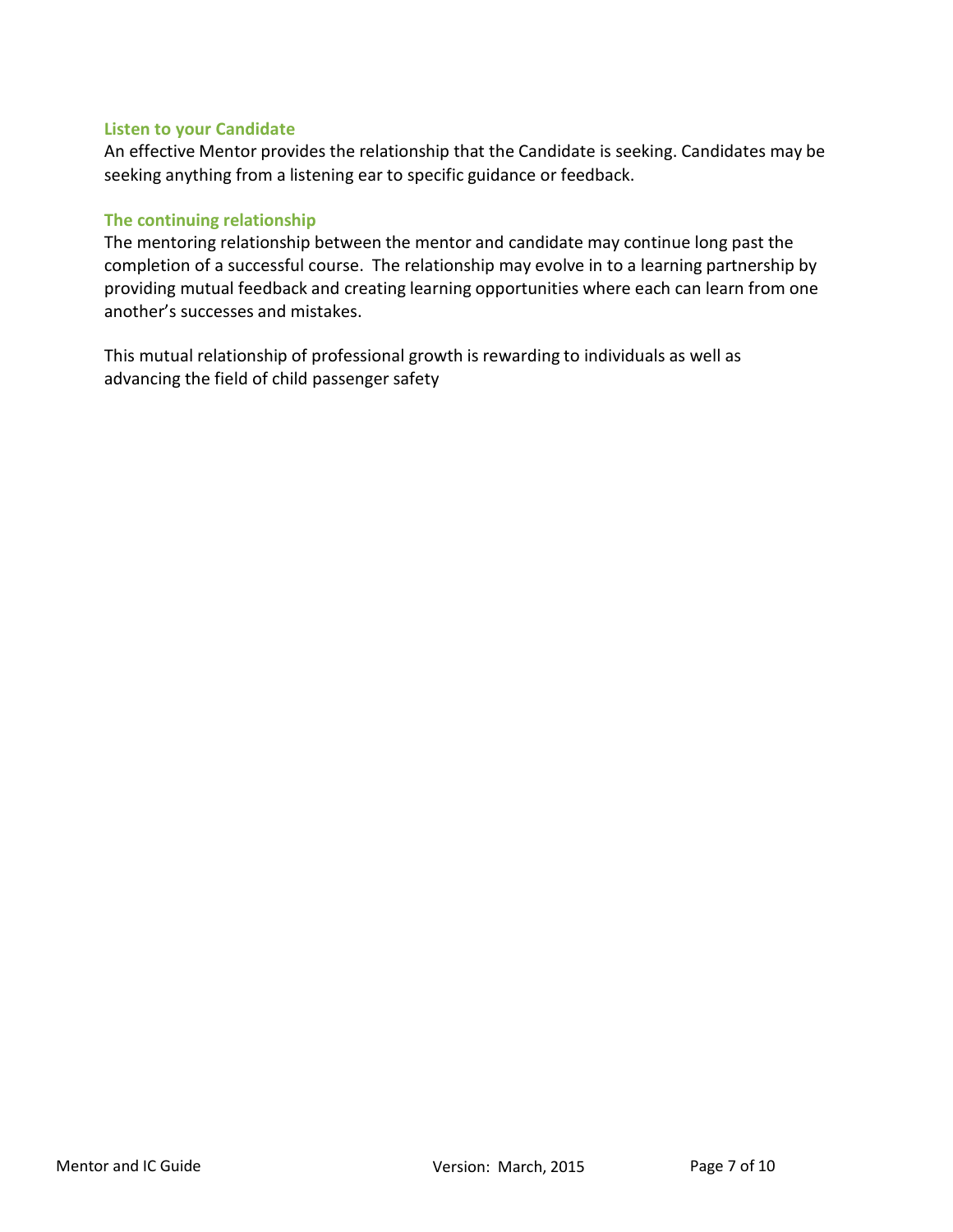# **Instructor Candidates**

### Role and Responsibilities

- Share knowledge and experience and assist in the development of technician candidates
- Enhance communication and leadership skills
- Demonstrate the ability to work as a reliable team member, anticipate what may be needed
- Ask questions of mentor and teammates to clarify any information or instructions
- Participate in all pre and post class meetings
- Be the best Instructor Candidate you can be
	- Discuss with your Instructor Mentor any norms for the instructor team, including:
		- How hands-on exercises are set up
		- **What teaching tools are available or typically used,**
		- If there is a daily meeting for instructors (before or after class) during a certification course
		- Be an active participant by questioning and listening actively
		- Demonstrate initiative (Ask, "What can I do to help?" if not already working on an assigned task or preparing to teach a module)
- Undertake self-development tasks within a timeframe (identify your strength and weaknesses, plan with local instructors on how you may improve those areas and set up a task list on a calendar)
- Use constructive feedback offered by your Instructor Mentor to improve your skill set
	- Gather resources to enhance knowledge; car seats and their technology (car seat mfg. websites); vehicles (vehicle mfg. websites); identify reliable sources for technicians and families, i.e. Parents Central- <http://www.safercar.gov/parents/index.htm>

### Supporting Your Technician Candidates

- Be approachable
- Be an active listener
- Share knowledge and experience relevant to the professional background of the Technician Candidate
- Be available to provide information as well as providing reassurance on the candidates daily success and what to anticipate for the next day
- Use constructive feedback. Bring an individual's attention to an area in which their performance could improve, in a manner that helps the individual understand and internalize the information. Constructive feedback does not focus on fault or blame; it is specific and is directed towards the action, not the person.
- Use the Technician Manual to assist in clarifying information with challenging or complex questions